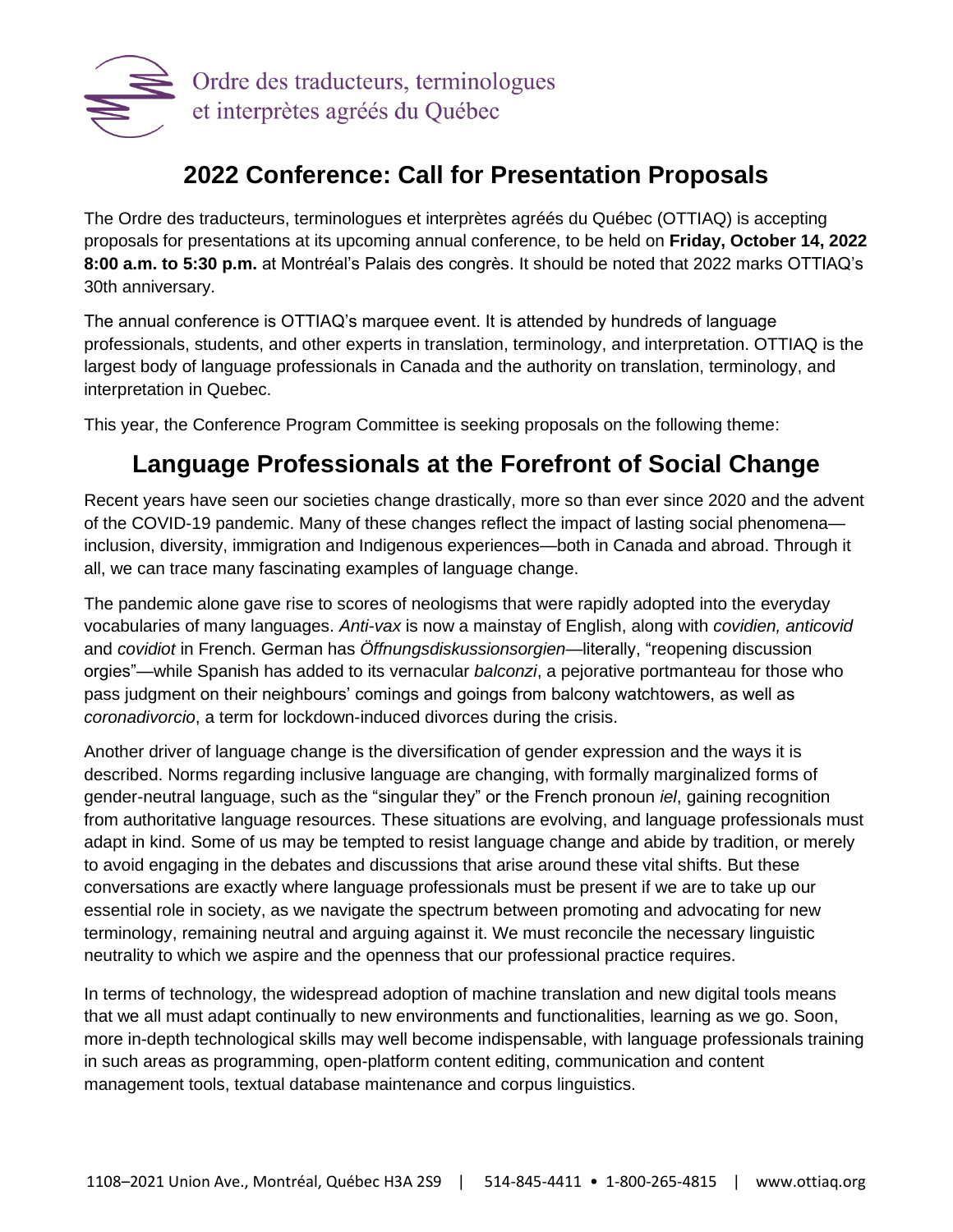In spite of these challenges, change can also open the door to new opportunities. We need only ask ourselves what new needs we will be able to meet as language professionals, and what new roles we will be able to play.

We who still work in the realm of human translation must face challenges at once ethical and technological, social and environmental. What professional approach can we take when confronted with misleading or unverified content, or even rampant propaganda? The dangers of misinformation—or fake news—looms large over those tasked with communication, language professionals included. Meanwhile, increased productivity comes at the risk of compromising our content and translation management. These new realities will test us, pushing us to the conceptual, spatial and temporal limits of our roles as consultants providing an added-value service.

As they navigate these changes, language professionals as well as all communications professionals risk losing their way from time to time. But our professionalism will be the beacon that ultimately guides us in the right direction. We are singularly well-positioned to keep our skills and knowledge sharp, deftly integrating new technologies into our practices and finding the best ways to use them. Much like professionals in other industries, we understand the ethical quandaries and challenges that come along with societal change.

The following questions are intended to help guide speaker proposals for our conference:

- With the growing prevalence of neologisms, do our changing societies need to make more space for terminology?
- Should we always be neutral in matters of neology? What qualifying criteria should apply when adopting a new term?
- Besides linguistic and stylistic creativity, what do human translators have to offer over machine translation (MT)? How can we better use MT to showcase our own role and value?
- How can we contribute to language protection and better clarity of communication amid lightning-fast societal change?
- We must remain on the cutting edge of knowledge. What tools and means are at our disposal to keep us up to date and help us find the truth?
- What rights and obligations do language professionals have regarding marginalized or unconventional content?
- Should we agree to translate documents containing misleading or unverified content that could contribute to public misinformation, propagandic documents inciting readers to commit illegal or reprehensible acts, or texts that are racist or otherwise discriminatory?
- Do we have a responsibility to report the practices of unscrupulous companies that use machine translation without post-editing and pass off the results to clients as translation proper?
- What are the repercussions of such practices on the status of language professions, and what impact could this have on the next generation?

# **Potential speakers**

- Certified translators, certified terminologists and certified interpreters
- Self-employed and salaried professionals
- Professionals from other sectors of activity (CPAs, lawyers, CHRPs, journalists, etc.)